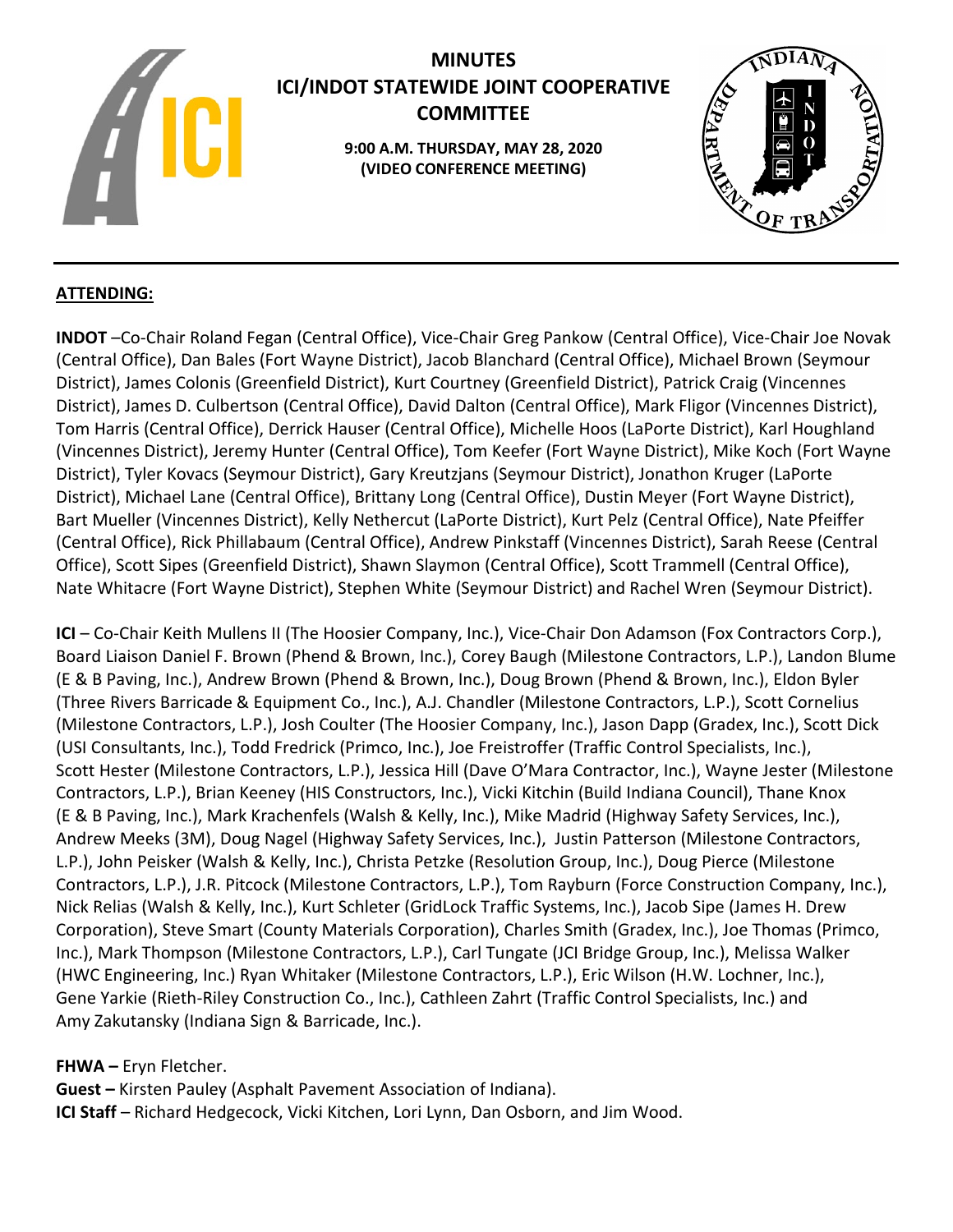ICI/INDOT Statewide Joint Cooperative Committee Minutes for May 28, 2020 Page Two of Five

#### **COVID-19 – INDUSTRY STATUS AND RESOURCES**

ICI is maintaining a COVID-19 [webpage](http://indianaconstructors.org/covid-19/) that contains links to daily updates regarding legislation, labor, and union updates, webinars, guides, podcasts and communication from AGC and ARTBA.

INDOT has extended prequalification certificates 60 days per the Governor's Executive Order. INDOT has allowed the utilization of electronic material ticketing ("e-ticketing) to decrease physical interaction between field staff.

## **WORK ZONE SAFETY**

- INDOT, ICI and other highway construction and highway patrol stakeholders have formed a "queue protection task group". The group continues to work on a final USP for a queue protection vehicle for select current and future contracts. The vehicle features an electronic or static message board and a crash attenuator. The intent of the vehicle is to provide an alert to motorists approaching queued traffic.
- INDOT Construction Division is working on developing a MOT guide and training.
- ICI member Gridlock Traffic Systems, Inc. has installed an intelligent transportation system along I-70 east of Indianapolis to Ohio. The system includes a network of electronic message boards, radar sensors, and software that allows real time monitoring and automatic and manual control of communication to motorists. This system is another tool to alert motorists about upcoming queuing traffic.

## COMMENTS:

- Milestone Contractors reported that Law Enforcement Officer (LEO) patrols have been successful on I-70 projects east of Indianapolis. Local LEO has sent weekly reports containing patrol data such as stops and speeds witnessed.
- Do "your speed is" electronic displays work with the intelligent work zone monitoring/messaging system?
- Industry requested a forum for discussion about queue trucks. Mr. Osborn suggested that the Work Zone Subcommittee include queue protection as an agenda item.

# **COMMITTEE UPDATES AND INFORMATION**

- [360 Engagement / Indiana](http://www.indianatransportationteam.org/) Transportation Team All district teams met this winter, except Crawfordsville, due to the COVID-19 pandemic. Teams discussed and generated feedback concerning constructability, partnering, preconstruction meetings and performance evaluations.
- INDOT has provided a new [dashboard](https://entapps.indot.in.gov/lettings/Dashboard) in conjunction with their 18 month letting list. INDOT is providing a contract document link to select documents on select contracts for contractor constructability review and comment.
- ICI and INDOT are working toward developing formal partnering resources. ITT districts teams discussed potential partnering field level partnering practices based on INDOT's current Partnering [Guide](https://www.in.gov/indot/div/pubs/Partnering_Handbook_for_INDOT_Projects.pdf) for Medium and Small contracts.

#### **Utility Locating and Communication Task Group**

ICI members have convened a subcommittee to identify and communicate issues with the IURC and 811 to help improve communication, efficiency of the system, and reduce incidents and close calls.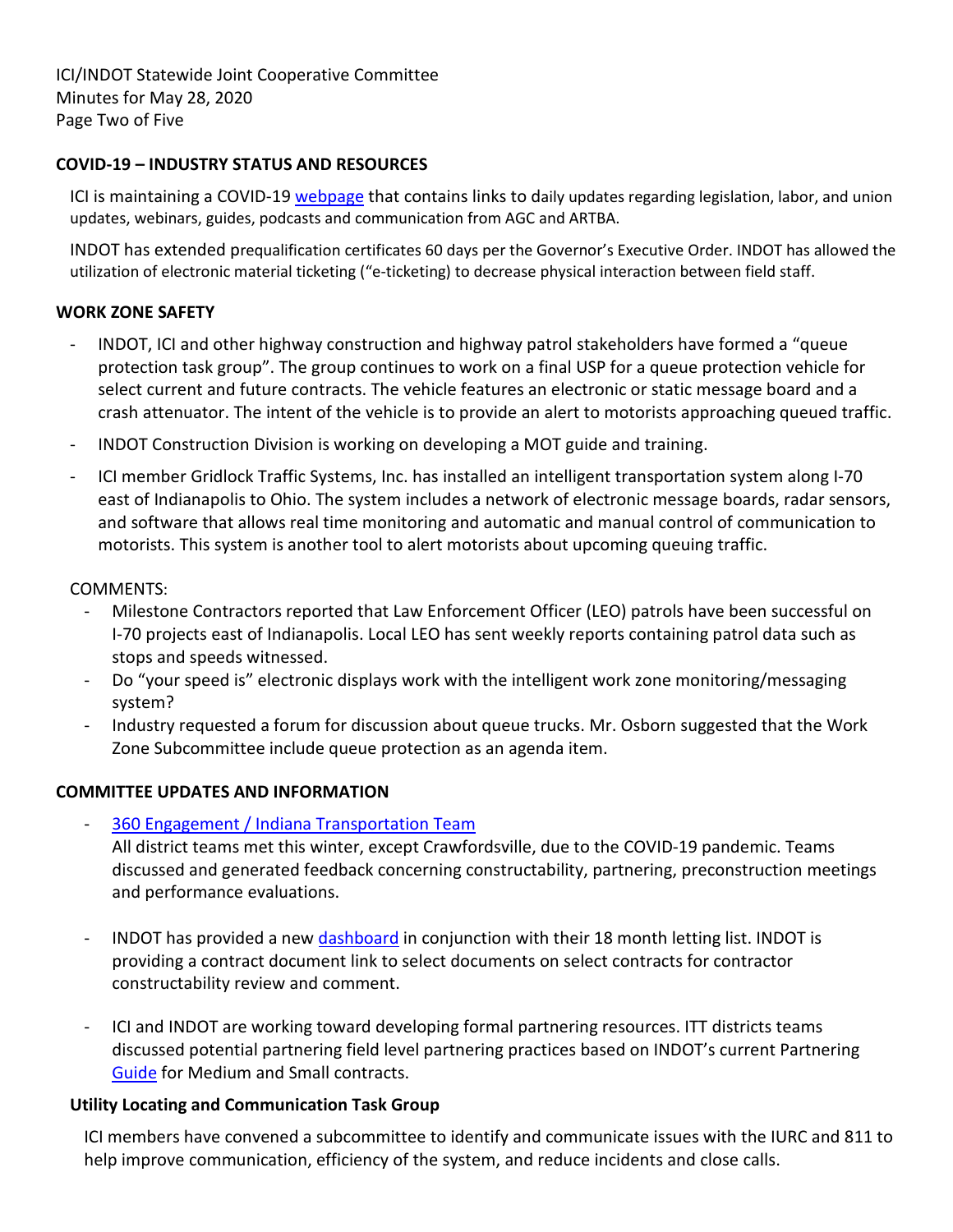ICI/INDOT Statewide Joint Cooperative Committee Minutes for May 28, 2020 Page Three of Five

# **Bidding/Letting**

- Reminder: DES or project level pay items information is available via the INDOT Letting Notice to Bidders web page.
- INDOT Contracts Division is working with the Project Bids vendor to publish letting results on time. An update to the software was implemented in April that INDOT reported would reduce letting results posting delay.

# COMMENTS:

Is the DES level pay item quantity database updated with design updates? INDOT answered not at this time.

## **Materials Management and Testing**

Matt Beeson, INDOT Director of Materials Management, announced the following information during the M & T Div., Aggregate and HMA Webinars on March 31, 2020.

*Quality Assurance Group* – New internal INDOT group is focusing on inter-district consistency, centralized training and lab inspection.

*Failed Materials Committee* – New group make up. Will address "failed material," "contractor compliance" and provide "official rulings."

*Strategic Steering Committee* – will focus on vetting and implementing new strategies, technology, materials and procedures

COMMENTS:

- Mr. Fegan noted that the formation or reformation of the materials management groups should improve inter-agency communication concerning current practices, specification intent, and development of new procedures, materials and specifications.

# **PROPOSED NEW IMPROVEMENT TOPICS FOR CONSIDERATION**

# **Spec Section 723.09 Precast Structure Footing Closure Pours**

Elimination of field closure pours has occurred during construction on select projects. Closure pours can require significant time/cost increase for form/pour/wreck/cure and make choosing a precast footing option less desirable. Requirements need to be known at bid time to maintain open competitive bidding. *(INDOT distributed Construction Memo [20-09](https://www.in.gov/dot/div/contracts/conmemo/20-09.pdf) on June 3, 2020 to confirm closure pours are required per INDOT 2020 Standard Specifications section 723.09 and expected to be performed).*

# **Construction Signs – Measurement and Basis of Payment**

Currently contracts may include; a pay quantity for A and B signs that include all locations shown on plans; or quantities for a few locations or phases and not others: or quantities to cover the most estimated at any given time during the contract. Contractors report that inspectors may measure and pay for all locations and/or quantities or measure and pay for a specified quantity. Both contractors and inspection/supervision are reporting concern and have apparently spent significantly more time rectifying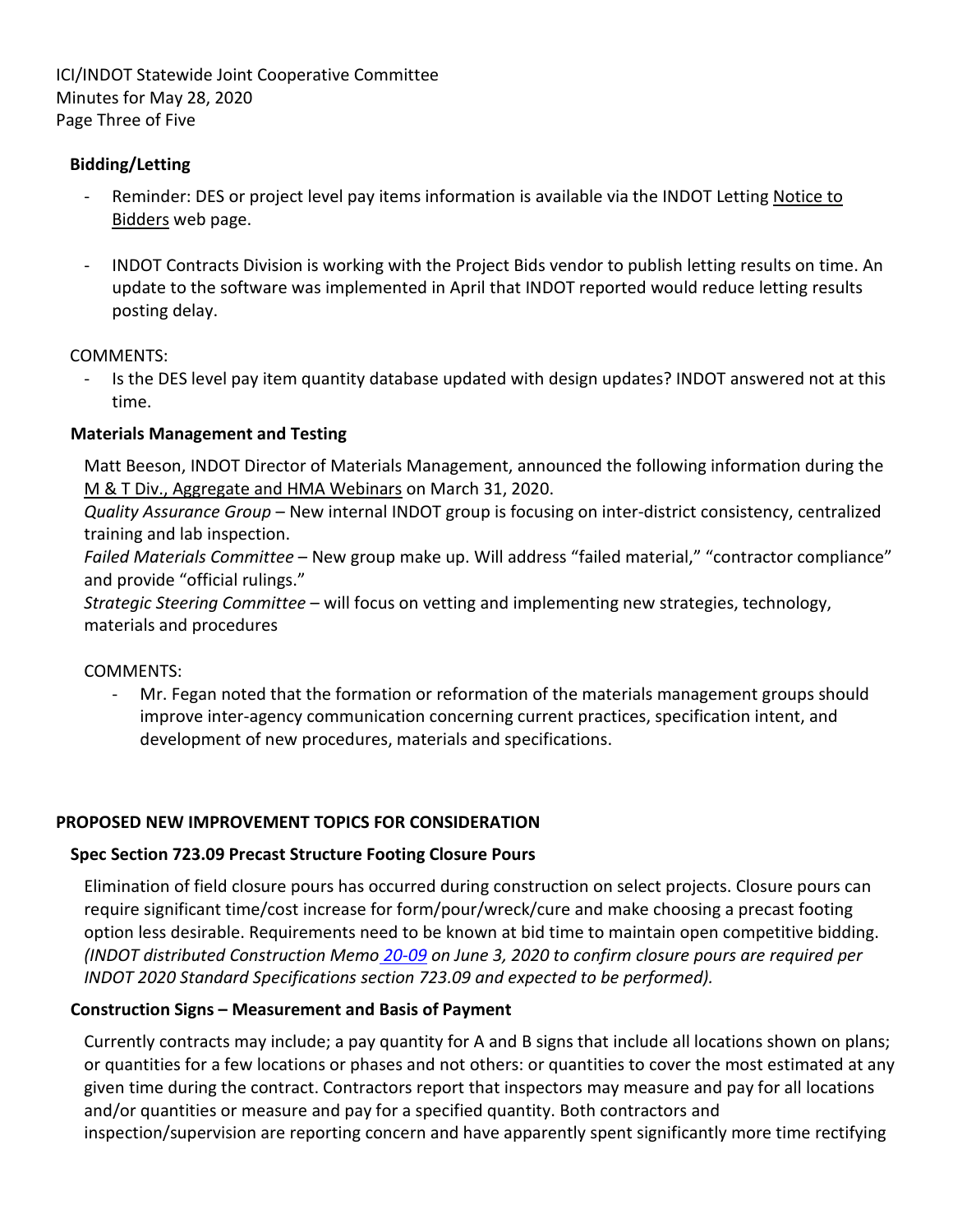ICI/INDOT Statewide Joint Cooperative Committee Minutes for May 28, 2020 Page Four of Five

issues surrounding these pay items than expected. An 800 Subcommittee meeting has been scheduled for June 3. This item will be on the agenda.

## COMMENTS:

- Mr. Nagle stated that at the time the basis of payment specification language changed, bundles were not prevalent. Greater inconsistency of design and field processing of measurement and payment has increased with bundled contracts. Mr. Nagle stated that he has noted and sent examples of how select designers have attempted to provide clarifying unique special provision in contracts to decrease measurement and payment issues.
- Mr. Novak stated that this topic was discussed during internal INDOT meetings this past January.

## **Payment for Type IC Subgrade Treatment (S.T.), Compacted No. 53 Stone, as Subgrade Treatment, Type IB.**

The INDOT Standards Committee revised the 207 specifications on 2/20/2014 resulting in the following language:

*207.04, L. 77: In areas where shallow utilities are encountered or chemical modification is not allowed, the Contractor may submit a request to the Engineer to substitute Type IC for Type IB.*

#### *207.06 Basis of Payment*

*The accepted quantity of subgrade treatment will be paid for at the contract unit price per square yard per type, complete in place. In areas where shallow utilities are encountered or the Contractor elects to use Type IC for Type IB, payment will be made at the price of Type IB.*

Contractors report issues in cases where the contract did not include a subgrade treatment type IC pay item and unforeseen shallow utilities or other obstructions are encountered. In the case of utilities, the law does not allow mechanized equipment, so there is not a choice but a requirement to use S.T. type IC. The cost for IC is almost three times greater than type IB based solely on INDOT reported awarded bid unit prices.

Greater emphasis on project development / design phases utility location and coordination along with geotechnical investigations should improve bid information. Contractors also suggest inclusion of an S.T. type IC pay item in all contracts as that type of S.T. is commonly utilized for approache areas and around structures in addition to above and around utilities facilities and obstructions. ICI will work to provide a recommendation to INDOT leadership prior to the next meeting.

#### **CONTINUING IMPROVEMENT TOPICS**

#### **Partial payment for lump sum contract line items**

No reported progress for this item. ICI will finalize an industry recommendation and submit to INDOT leadership for consideration prior to the next meeting.

#### **Increasing utilization of partial acceptance (105.15)**

No reported progress for this item. ICI will finalize an industry recommendation and submit to INDOT leadership for consideration prior to the next meeting.